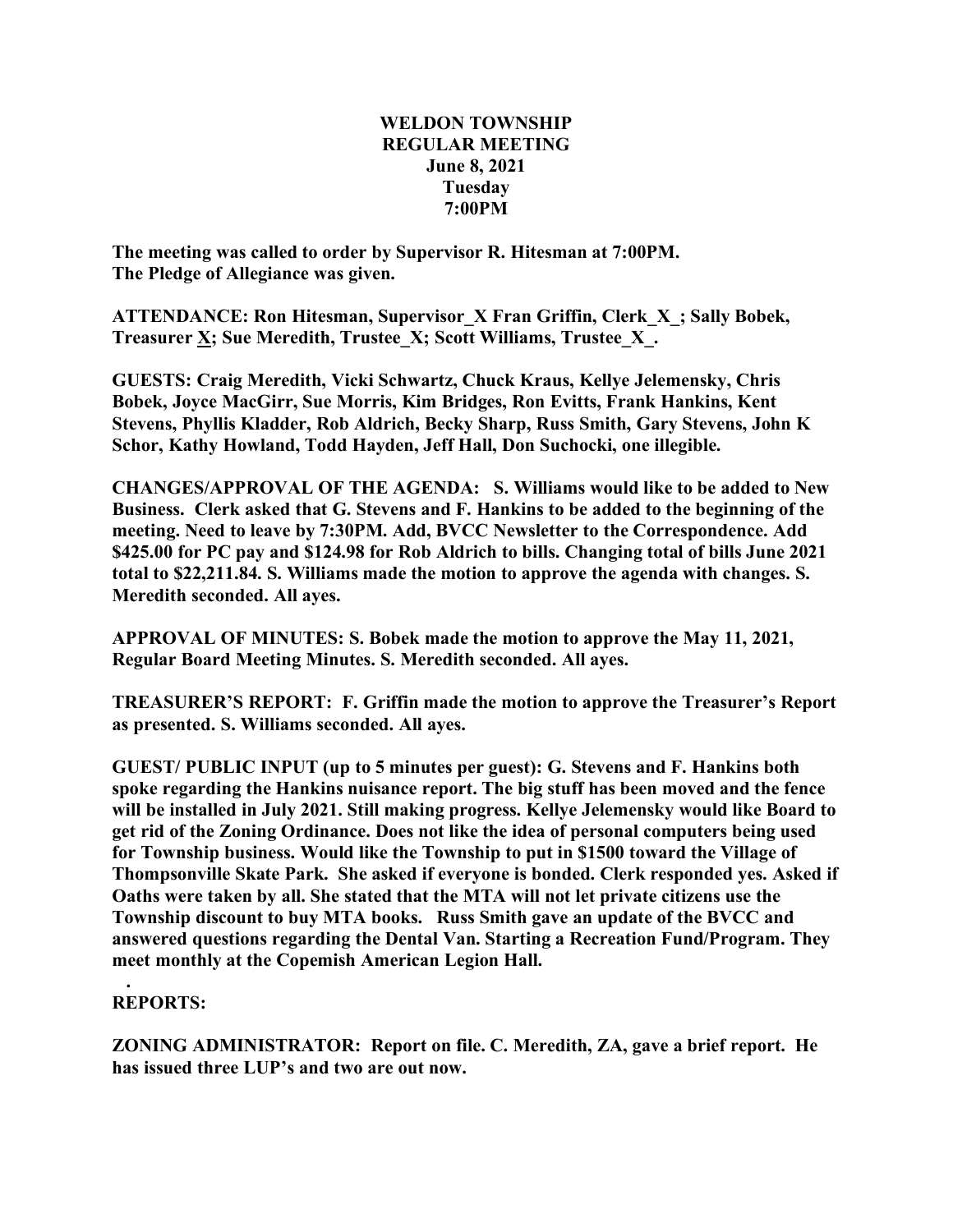**DAY USE PARK: C. Meredith presented his report. It is on file. Spoke of the need for the non-slip treads on the walkway. A picnic table was suggested for the park. It would have to be 200ft from the river. Waste container is being put on the island by the parking lot.**

**GREENSPACE GRANT UPDATE: R. Hitesman reported that our Greenspace Grant was denied. SEEDS will install the new slip guards on the walkway at the Day Use Park.**

**PLANNING COMMISSION: C. Kraus gave the report. The PC July 5th meeting has been cancelled and changed to July 12th at 6:00PM due to the Fourth of July holiday weekend. There will be a Public Open House for the proposed Zoning Ordinance changes at 6:30PM following that regular PC meeting on July 12th. The public is encouraged to attend, ask questions, and make suggestions. S. Bobek asked if the Board could all have a copy of the old and new ZO to compare prior to the Open House. C. Kraus said he will have them sent prior to the Open House. Wade Trim had made a couple of suggestions for changes to the Nuisance Ordinance since it needs to mesh with the ZO. It is felt that the Nuisance Ordinance suggested changes should go before the Board first because it is not part of the ZO. Community Garden is part of the Parks and Recreation.**

**LIQUOR INSPECTOR REPORT: R. Hitesman gave his report. Crystal Mountain has cancelled July 3rd Fireworks for this year. Liquor Inspection reports are on file.**

**ASSESSOR'S REPORT: C. Guthrie sent in a written report. It is on file.**

**NUISANCE REPORT: Report is on file. Kent Stevens said his fence has fallen and G. Stevens is aware. S. Williams asked to help him. K. Stevens left the meeting. J. Schor started speaking out of turn and being argumentative with the Board.**

**BUDGET REPORT: F. Griffin asked the Board to approve amending of the 2021-22 budget to add back in the Restricted Funds of \$2713.15 that was missed at Budget time. S. Bobek made the motion to make that amendment. S. Williams seconded. All ayes. Clerk asked that the Board approve the Fire Fund that is presented at the suggestion of the Auditors. Fire Fund must be separate from the General Fund budget. S. Williams made the motion to approve the Fire Fund budget. S. Bobek seconded. All ayes. Clerk stated that since we did not have a May or August election this year, she would like approval from the Board to transfer \$3000 from the 191.000 Elections to the 101.000 Township Board for BCB tax preparation. R. Hitesman made the motion. S. Williams seconded. All ayes.**

**SUPERVISOR COMMENTS: R. Hitesman stated that the BCRC has a new supplier for brining this year. They will be starting the brining in the County this week**

**CLERK COMMENTS: Clerk has the MTA Dues bill for \$1442.49. There is an additional charge for the Online Learning Subscription. Discussion. R. Hitesman made the motion to pay just the dues. S. Williams seconded. All ayes. S. Williams was reminded that his paperwork for AFLAC and the Pension plan needs to be completed and turned in to the Clerk unless he wants to refuse it. He said he will get it done this month. ZA landline has**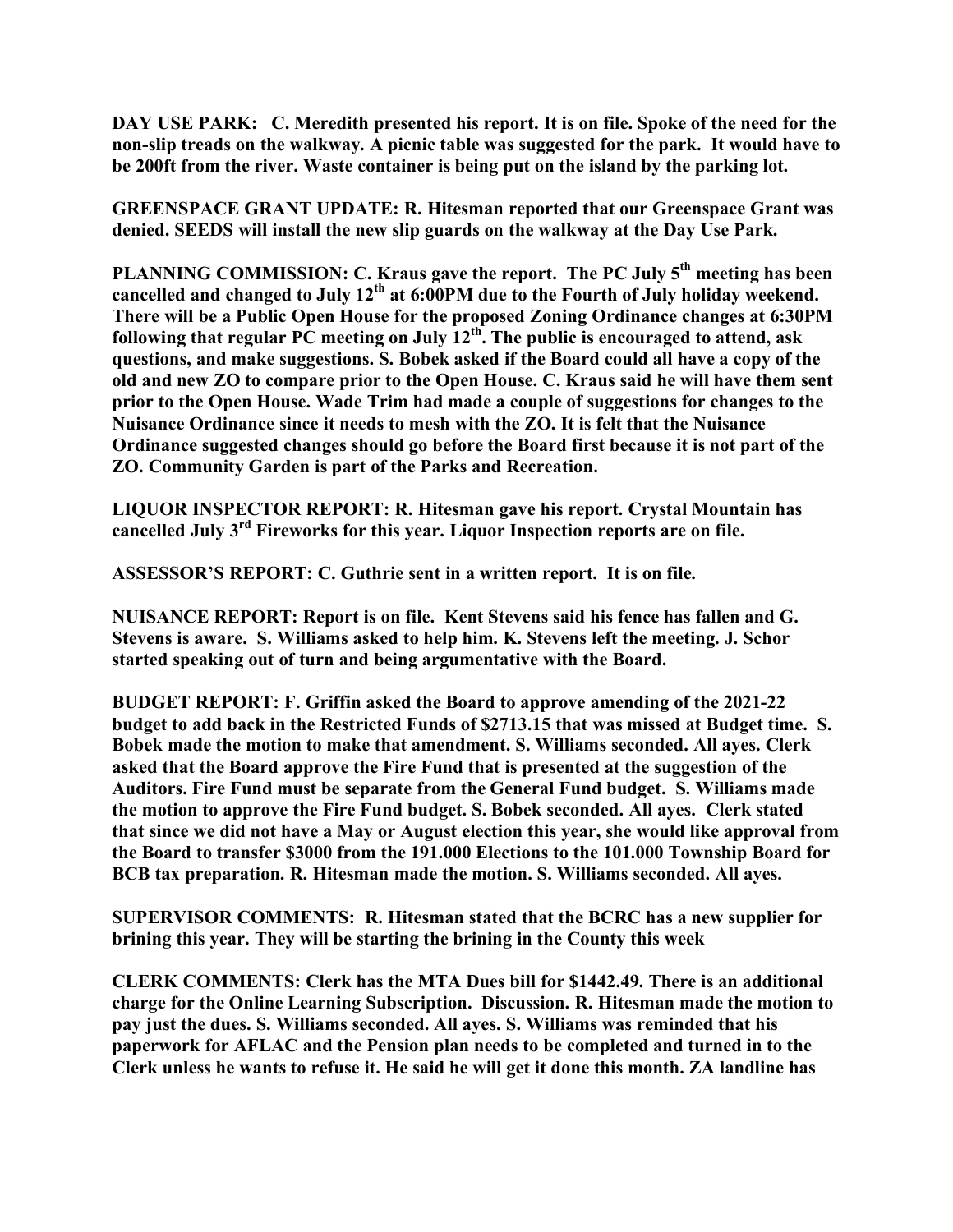**been installed. Clerk still needs the amount of Township business on computers to get a price for Cyber Liability insurance.**

**UNFINISHED BUSINESS: Oaths still need to be administered to the Nuisance Officer, Assessor, ZBA members and BOR in July. Cleanup Day in May was up by 40% in volume. Board felt that someone from the Board needs to be at the Cleanup Day to verify that people dumping are residents of Weldon Township. Plan to try to do this at the September Cleanup. Flooring will be deleted from the agenda until next fiscal year.**

**NEW BUSINESS: Audit 2020-21 Audit was received. Auditors were complimentary on how well things went. The Corrective Action has been sent to the State with the help of BCB. S. Williams wanted to speak on S. Bobek's question of how long we let a nuisance situation go before we issue a ticket. It was mentioned it is at the discretion of the Enforcement Officer. Should be discussed with the Officer. At this point, there was an outburst from John Schor and K. Jelemensky. S. Williams, Trustee, started to speak again and was interrupted again by J. Schor. Supervisor called for order.**

## **BILLS:**

| <b>Between Meeting Check &amp; EFPTS Payments</b> |          |
|---------------------------------------------------|----------|
| <b>State of Michigan-Pension W/H</b>              | \$243.85 |
| <b>Federal Tax Deposit-Pension W/H</b>            | 1147.52  |
| <b>Federal Tax Deposit-April 2021</b>             | 920.28   |

## **JUNE 2021**

| <b>Board Pay</b>                                         | \$3258.30 |
|----------------------------------------------------------|-----------|
| <b>Assessor Pay</b>                                      | 1540.00   |
| <b>Planning Commission</b>                               | 425.00    |
| <b>Dave Kane</b>                                         | 60.00     |
| <b>Julie Lonn</b>                                        | 50.00     |
| <b>AFLAC</b>                                             | 257.90    |
| Acentek                                                  | 386.18    |
| <b>VISA</b>                                              | 436.10    |
| <b>Cherryland Electric</b>                               | 59.51     |
| <b>Pioneer Group</b>                                     | 70.95     |
| Craig Meredith-DUP/Lawn/ZA/LUP/Reimburse                 | 684.00    |
| Craig Meredith-reimburse certified postage/telephone     | 83.84     |
| <b>Gary Stevens-Nuisance Enf</b>                         | 200.00    |
| <b>Gary Stevens-Cemetery</b>                             | 300.00    |
| <b>Gary Stevens-reimburse crosses-cemetery</b>           | 30.00     |
| <b>Baird Cotter Bishop-audit</b>                         | 4650.00   |
| <b>Baird Cotter Bishop-EFPTS/MI set up</b>               | 250.00    |
| <b>Charles Kraus-reimburse-Community Garden supplies</b> | 190.72    |